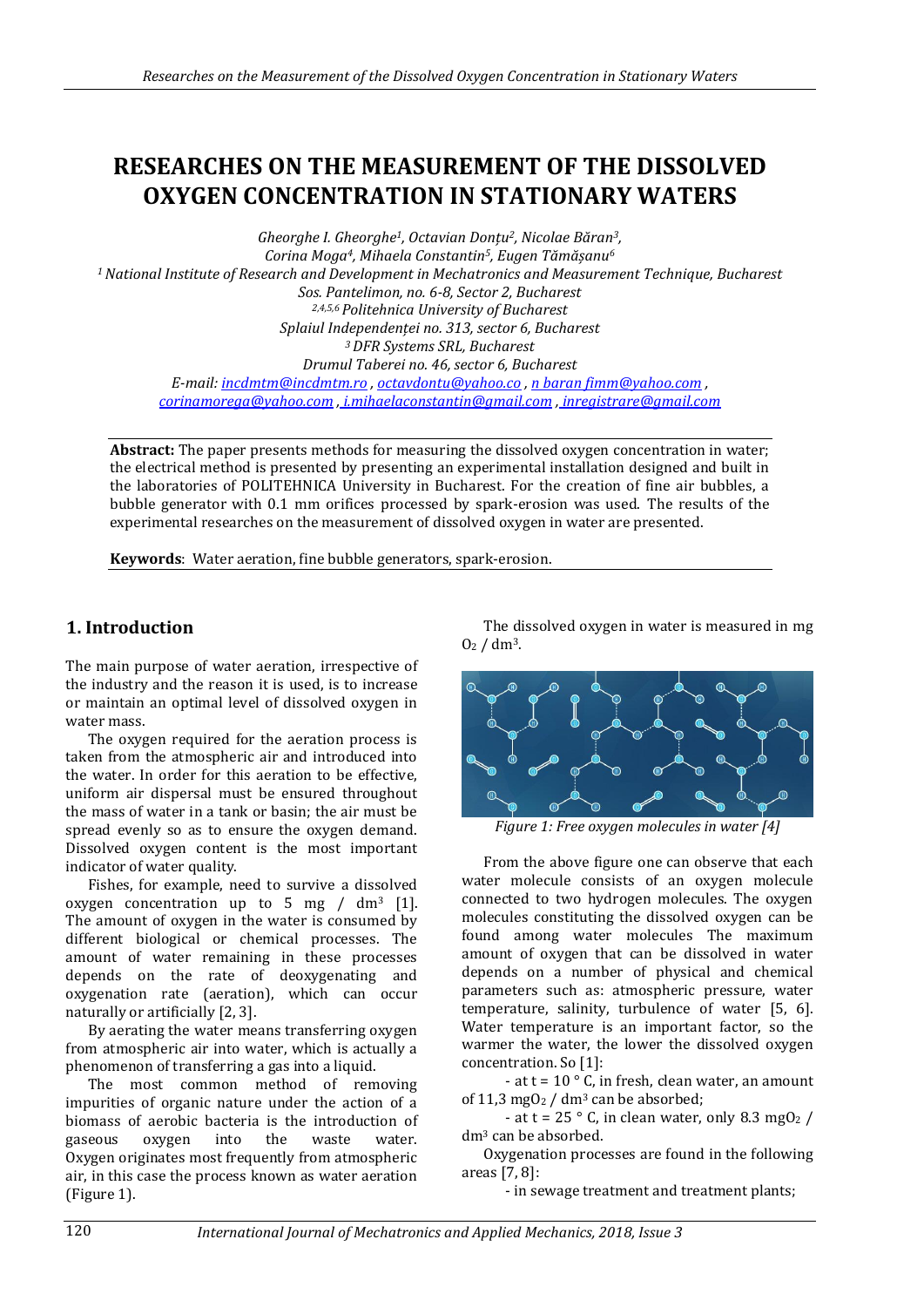- in disinfection (by ozonation) stations of raw water taken from a source in order to make it drinkable;

- in the chemical industry;
- in the food industry, fish industry, etc.;

-in water treatment and purification processes, oxygenation (sometimes referred to as aeration) is a basic process in ensuring water quality.

# **2. Presentation of Methods that are Used to Measure the Dissolved Oxygen Concentration in Water**

The analytical techniques used to determine the dissolved oxygen concentration in water are based on the following methods [9, 10, 11]:

#### **2.1 Chemical methods**

The technique uses the IODOMETRIC method for determining the (DO) content in drinking water based on the Winkler process [12]. This method is increasingly less used because electrical and optical methods have emerged.

The main disadvantages of chemical methods are:

- -the presence of catalysts used for deoxygenating;
- the presence of oxygen in reagents;
- the occurrence of errors in the titration process;
- cannot monitor DO instantly or continuously;
- it consumes more time than electrical or optical methods.

#### **2.2. Electrical methods**

The electrical methods named in some works electrochemical methods are based on two techniques for measuring the dissolved oxygen concentration in water:

a) galvanic technique where there is very little electrical voltage between electrodes, no external voltage is required [9];

b) the technique of the polarographic process, in which an electric voltage (direct current) is applied between the two electrodes (cathode and anode).

In the following, only the polarographic process is analyzed.

The devices used to measure DO in water are called oxygen meters.

Overall, an oxygen meter is composed (Figure 2) of a microprocessor (1) connected to a probe (3) which is introduced into water whose OD content has to be measured.



*Figure 2: Oxygen meter used for measurements 1 - microprocessor; 2 - connecting cable; 3 - probe body; 4 - small cylinder containing an electrolyte solution; 5 - oxygen permeable Teflon membrane*

The oxygen flowing through the permeable oxygen Teflon membrane (5) causes a change in the electric current between the cathode and the anode in a small cylinder containing an electrolyte solution (4); this change is proportional to the amount of oxygen that penetrated through the membrane and is displayed on the microprocessor screen in [mg / dm3].

Disadvantages of Electrical Methods:

1. difficulty in calibrating and maintaining the device (electrode cleaning and membranes replacement);

2. electrolyte consumption during use of the device;

3. the devices are relatively expensive between  $600 \div 1500 \in$ :

4. the disappearance of oxygen molecules in the vicinity of the sensor can only be prevented by keeping the sample of water or the probe in motion.

Points 1 and 2 can only be solved by regular calibrations and electrolyte changes.

Advantages of electric methods:

1. the apparatus is portable; measurements can be made in the laboratory, swimming pools, lakes, ponds;

2. the device monitors the DO concentration instantly or continuously;

3. no sampling equipment is required.

In the laboratory of the Department of Thermotechnics, Engines, Thermal and Refrigeration Equipment's there is such an oxygen meter that is used in experimental researches on water oxygenation.

#### **2.3. Optical methods**

Optical methods include reflection spectroscopy, light analysis transmitted by translucent electrodes and ellipsometry.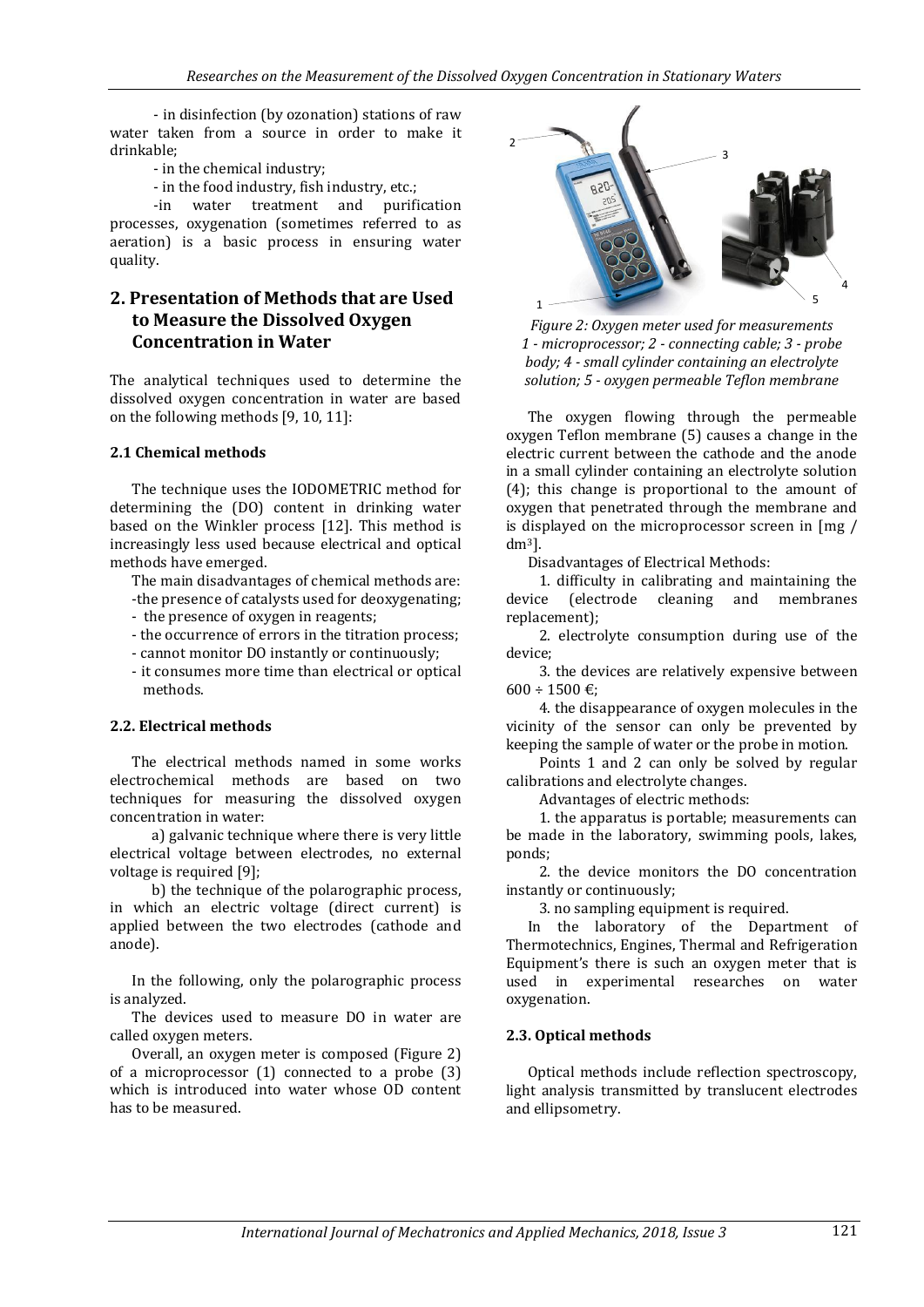In 2003, HACH LANGE became the first manufacturer of measuring instruments to launch the L.D.O. (Luminescent Dissolved Oxygen - Luminescent dissolved oxygen) to determine dissolved oxygen in water.

The device consists of a microprocessor (1), a connecting cable (2) and a probe inserted into the water (3) (Figure 3).



*Figure 3: DO meter based on L.D.O. 1 - microprocessor; 2 - connecting cable; 3 - probe that is inserted into the water*

Technical data on the meter based on L.D.O. are presented in the table below:

| Method of       | Luminescence, optical                                     |  |  |  |  |
|-----------------|-----------------------------------------------------------|--|--|--|--|
| measurement     |                                                           |  |  |  |  |
| Excitation      | Pulses of blue light                                      |  |  |  |  |
| Calibration     | Not required                                              |  |  |  |  |
| Measuring       | $0.1$ to 20 mg / dm <sup>3</sup> (ppm) 02;                |  |  |  |  |
| range           | 1 - 200% O <sub>2</sub> saturation; 0.1 -                 |  |  |  |  |
|                 | 50 °C                                                     |  |  |  |  |
| Accuracy        | $\pm$ 0,1 mg / dm <sup>3</sup> O <sub>2</sub> <1 mg /     |  |  |  |  |
|                 | $dm^3$ ; ± 0,2 mg / dm <sup>3</sup> O <sub>2</sub> > 1 mg |  |  |  |  |
|                 | $^{\prime}$ dm <sup>3</sup>                               |  |  |  |  |
| Reproducibility | $\pm$ 0,5% of the final value of the                      |  |  |  |  |
|                 | measurement range                                         |  |  |  |  |
| Response Time   | T90 <40 sec (20 $^{\circ}$ C), T95 <60                    |  |  |  |  |
|                 | sec $(20 °C)$                                             |  |  |  |  |
| Temperature     | $0 - 50$ ° C                                              |  |  |  |  |
| range           |                                                           |  |  |  |  |

The operating principle of L.D.O. is based on the physical phenomenon of luminescence; it is defined as the property of materials to emit light when excited.

For a suitable combination between luminophore and an excitation light of a given wave, the luminosity intensity and the time to disappear is dependent on the oxygen concentration around the luminophore.

The probe Hach Lange - L.D.O. is composed of two elements (figure 3):

a) the head of the probe, on which there is a luminophore layer deposited on a transparent

transfer material; the measurements of the head are screwed into the body of the probe that floats in water (Figure 4);

b) the probe body, comprising a blue LED that emits the light needed to create luminescence, a red LED as a reference item and a photodiode.



*Figure 4: HACH LANGE probe - L.D.O. 1 - probe head; 2-layer luminophore; 3 - probe body*

In operation, the blue light emits pulses of blue light (excitation light) that reaches the luminophore, to which it transfers some of its radiant energy. As a result, some of the electrons in the luminophore layer leap from their original level to a higher energy level.

After a very short time, they return to their original level, emitting energy that they lose as red light (Figure 5).

Oxygen molecules are able to absorb the energy of high-level electrons and allow them to return to their normal level without emitting red light.

The higher the oxygen concentration, the greater is the reduction in the intensity of the red light emitted.



*Figure 5: Operating principle for HACH LANGE L.D.O. 1 - Blue LED; 2 - Red LED; 3 - photodiode*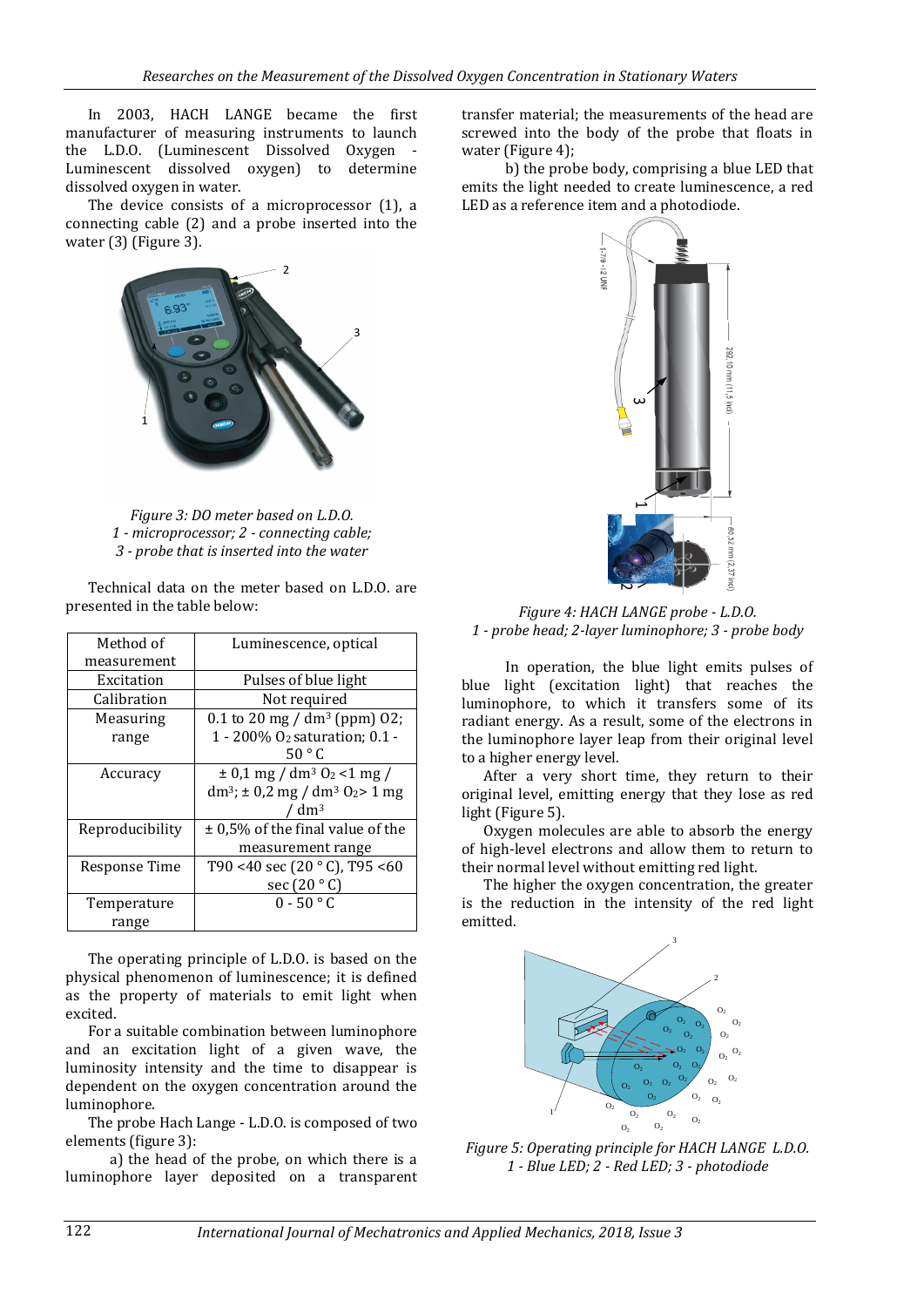As electrons return to low energy levels faster, the lifetime of the red light emitted is shortened. To determine the oxygen concentration, the lifetime of the red light is evaluated. So, the DO measurement is based on the physical measurement of time.

Advantages of the L.D.O.:

1) optical method L.D.O. measures the concentration of dissolved oxygen in water based on the measurement of an exact time.

2) the method requires only that the oxygen molecules be in contact with the luminophor.

3) any cleaning of the luminophore in the probe head does not affect the lifetime of red light emitted, which depends only on the oxygen concentration in the sample.

4) all optical components of the probe are adjusted before each measurement using the red reference LED.

Before each measurement, it transmits a beam of light that reflects in the luminophore and passes through the entire optical system in the same way as light from luminescence.

Disadvantages of the L.D.O.:

1) cleaning the probe head;

2) changing the probe head once every 2 years.

#### **2.4 Non-invasive method**

The current variety of applications, industrial or laboratory, requiring real-time monitoring of fluids variation in oxygen, has led to the development of several measurement methods.

Non-invasive measurement of dissolved oxygen concentration is the most recent method used in the food and beverage industry.

The determinations are accurate and can be done by means of a sensor applied to a transparent surface (glass or transparent plastic) (figure 6).

The principle of the measuring devices is that of oxo-luminescence [13, 14].



*Figure 6: Non-invasive device for measuring dissolved oxygen concentration*

*Fig. 6 shows how to use a non-invasive device for measuring the concentration of dissolved oxygen in water passing through a pipe [14].*

The main features of this device are: it uses a non-invasive, non-destructive method; applicability in gaseous or liquid media; long life of sensors without complicated calibration or maintenance operations; usable in industrial or laboratory environments; easy to use, portable and versatile; accurately determine the dissolved oxygen content in water.

# **3. Experimental Researches on the Determination of Dissolved Oxygen in Water by the Electrical Method**

The fine bubble generator (FBG) is fed by its two ends, namely through the 16 and 17 pipes (Figure 7).



*Figure 7: The scheme of experimental installation for research on water oxygenation 1-compressed air compressor; 2- pressure reducer; 3-manometer; 4-compressed air tank V = 24 dm3; 5- T-joint; 6- rotameter; 7- electric panel; 8-panel with measuring devices; 9-compressed air pipeline to FBG .; 10- water tank; 11 - probe actuation mechanism; 12- Oxygen probe; 13- FBG of rectangular shape; 14 - support for the installation; 15- electronics control: a - power supply, b - switch, c - control element; 16, 17 - FBG with compressed air*

Regarding the experimental installation it is stated [15, 16]:

- the gas flow and pressure can be measured to ensure water oxygenation:

\*atmospheric air,

\* atmospheric air with low-nitrogen content.

- hydrostatic load can be changed in range 0.5; 1.0; 1.5 m.

- it can be precisely measured with digital indicating devices: pressure, temperature and flow of the gas introduced into the water tank.

- one can measure the instantaneous change of dissolved oxygen concentration in water or at time Δt with the oxygen meter whose probe is actuated by an electric mechanism.

For the operation of the experimental installation, electric current is needed to drive the electro compressor, the mechanism of rotating the oxygen sensor probe into the water tank.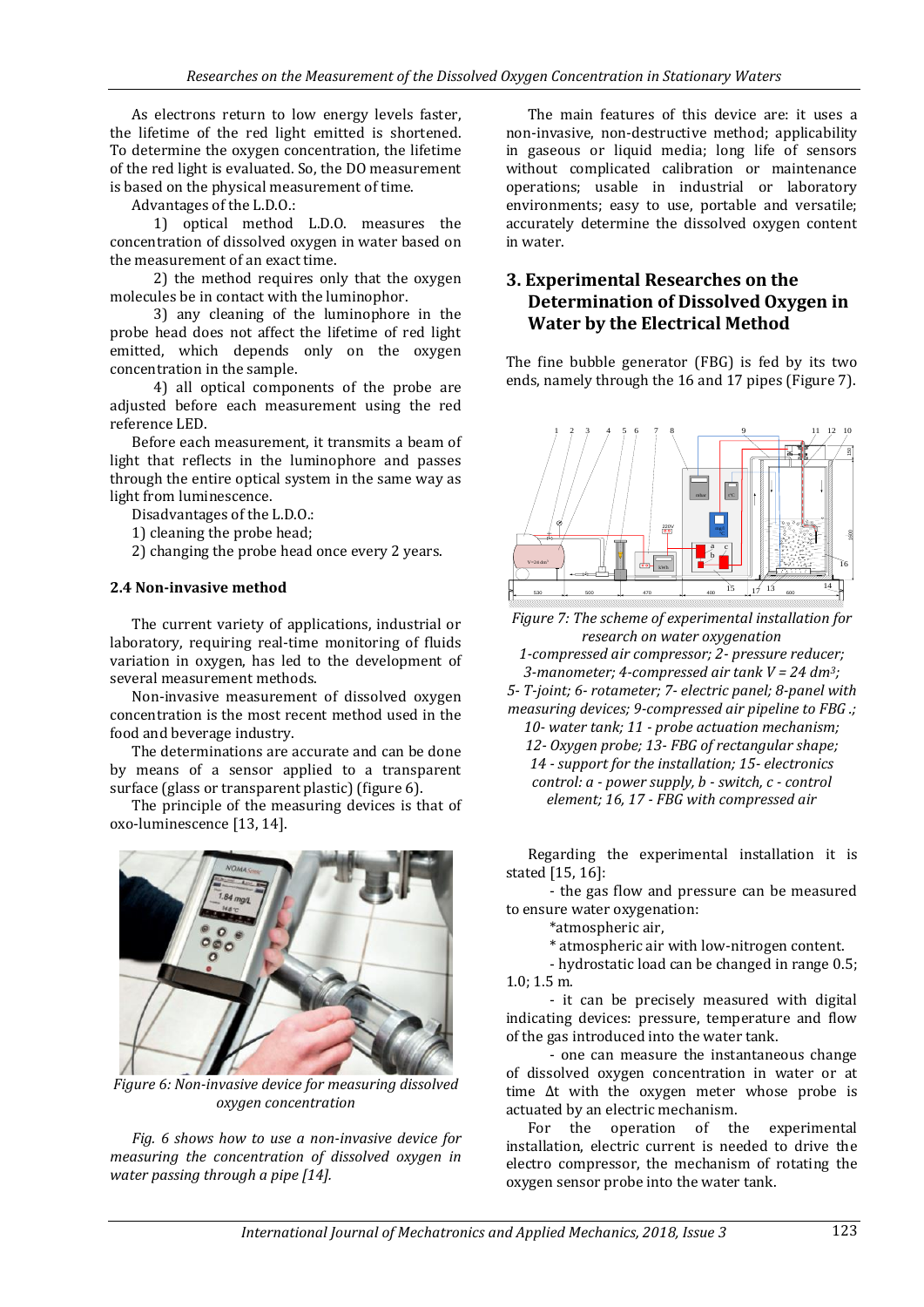The system works as follows: the air compressed by an electro compressor 1 (Figure 7) accumulates at  $p = 1.5 - 2$  bar in a 24 dm<sup>3</sup> tank. Subsequently, the air passes through the reducer (2) through the manometer (3) and reaches the FBG (13).

During an experiment, the volumetric air flow rate, the pressure at the entrance to the FBG (pFBG and hydrostatic load (H) are maintained constant.

The panel (15) with the control electronics provides, via the mechanism (11), the rotation of the oxygen sensor probe in the water tank at a speed of 0.3 m / s.

For measuring the pressure and temperature of the air and the dissolved oxygen concentration in the water, digital indicating devices are provided on the panel (8) of Figure 7, namely:

a) for the flow rate measurement a rotameter with a scale of  $0 \div 2200$  dm<sup>3</sup> / h for air was provided.

b) a manometer with a digital indication in the range  $0 \div 190$  mbar was provided for the pressure measurement.

c) the measurement of temperature was performed with a digital thermometer with a scale of  $50 \div 150$  °C.

d) the dissolved oxygen concentration in water was measured on the basis of the electric method [17, 18] using a polarographic probe oxygen sensor.

To carry out the measurements, the oxygen sensor was rotated in the water tank with 2 rot / s; for its rotation an electro-mechanical mechanism realized in the Department of Thermotechnics, Engines, Heat and Refrigeration Equipment's was designed.

The measurement of the dissolved oxygen concentration in water is based on the electrical method. The oxygen meter has a polarographic probe to be displaced during the measurements; the displacement consists of a rotation movement of 0.3 m / s (value required in the Oxygen Leaflet). The probe radius is 0.125 m.

The speed that the mechanism ensures is thus established [19, 20]:

$$
w = \omega \cdot r \left[ m/s \right] \tag{1}
$$

$$
\omega = \frac{w}{r} = \frac{0.3}{0.125} = 2.4 \left[ \frac{rad}{s} \right]
$$
 (2)

$$
\omega = \frac{2\pi \cdot n}{60} \tag{3}
$$

$$
n = \frac{60 \cdot \omega}{2\pi} = \frac{60 \cdot 2.4}{2\pi} = 22.92 \text{ rot/min} \qquad (4)
$$

The purpose of the researches is to experimentally determine the variation in dissolved oxygen concentration in water.

Figure 8 shows the FBG with 152 orifices  $\emptyset$ 0.1mm in operation [20, 21, 22].



*Figure 8: FBG with 152 orifices Ø 0.1mm in operation*

For experimental researches, as initial data it is specified:

- the airflow introduced in the FBG: 600 dm3/h

- the air pressure at the FBG entrace  $\therefore$  p = 573 mmH<sub>2</sub>O

- water temperature: t = 24 ºC

- the initial concentration value:  $C_0 = 5.48$  mg / dm<sup>3</sup>

- Corresponding to the water temperature, the value of the saturation concentration:  $Cs = 8.4$  mg / dm<sup>3</sup>

The experimental researches resulted are presented in Table 1. OD-Oxygen Dissolved in Water.

| No                          | 0                | 1   | 2    | 3   | 4   | 5   | h    |      | 8    |  |
|-----------------------------|------------------|-----|------|-----|-----|-----|------|------|------|--|
| $\tau$ [min]                | $\boldsymbol{0}$ | 15  | 30   | 45  | 60  | 75  | 90   | 105  | 120  |  |
|                             |                  |     |      |     |     |     |      |      |      |  |
| $t_{H20}$ [°C]              | 23,7             |     |      |     |     |     |      |      |      |  |
| $t_{\text{aer}}[\text{°C}]$ | 24,1             |     |      |     |     |     |      |      |      |  |
| OD[mg/<br>$dm^3$ ]          | 5.4              | 7.3 | 7.85 | 8.0 | 8,2 | 8.3 | 8.31 | 8.37 | 8.39 |  |

*Table 1. Experimental data obtained from the FBG of rectangular shape with 152 orifices*

Based on the data in Table 1, the function  $C = f(\tau)$  of Figure 9 was plotted.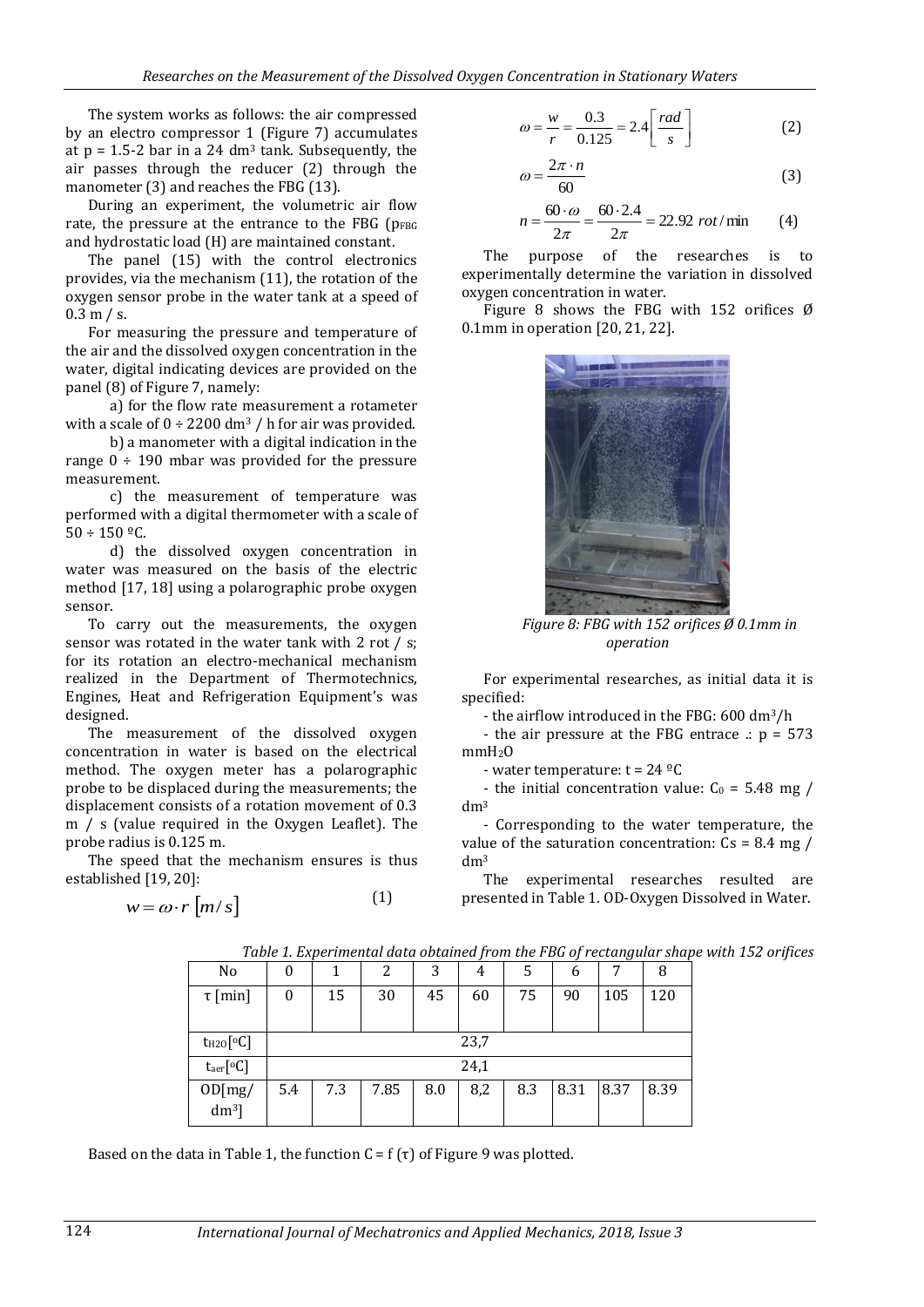

*Figure 9: The variation of the dissolved oxygen concentration in water, in time C = f (τ)*

The presented experimental results coincide very well with the theoretical results of the function  $C = f$ (τ) presented in the papers [23, 24, 25, 26].

### **4. Conclusions**

The measurement of the dissolved oxygen concentration in water is necessary because it ensures the existence of water life forms within certain limits.

Out the methods of measuring the dissolved oxygen concentration in water, the most commonly used is the electrical method; it has the advantage of instantly indicating the change in oxygen concentration on a computer screen. It has the disadvantage that during the measurement, the probe must be driven in rotation by an electromechanical mechanism.

The non-invasive method presented in paragraph 2.4 is a modern method that makes it easy and accurate to perform measurements.

# **Acknowledgements**

This work was supported by a grant of the Romanian National Authority for Scientific Research and Innovation, CCCDI – UEFISCDI, project number Manunet – MNET17/ENER2307 – CEBIOTREAT, within PNCDI III.

# **References**

- [1] G. Oprina, I. Pincovschi, Ghe. Băran, Hidro-Gazo-Dinamica Sistemelor de aerare echipate cu generatoare de bule, Ed. POLITEHNICA PRES, Bucureşti 2009.
- [2] D. Robescu, D.L. Robescu, Procedee, instalatii si echipamente pentru epurarea apelor, Litografia UPB, Bucureşti, 1996.
- [3] L. R. Droste, Theory and Practice of Water and Wastewater Treatment, 1996. ISBN 978-0-471- 12444-3 - John Wiley & Sons Inc.
- [4]I. Călușaru, Influenţa proprietăţilor fizice ale lichidului asupra eficienţei proceselor de oxigenare, Teză de doctorat, Universitatea Politehnica din Bucureşti, Facultatea de Inginerie Mecanică și Mecatronică, 2014.
- [5] Al. S. Pătulea, Influenţa parametrilor funcţionali şi a arhitecturii generatoarelor de bule fine asupra eficienței instalațiilor de aerare, Teză de doctorat, Universitatea Politehnica din Bucureşti, 2012.
- [6] G.Oprina, Contribuţii la hidro-gazo-dinamica difuzoarelor poroase, Teză de doctorat, Universitatea Politehnica din Bucureşti, Facultatea de Energetică, 2007.
- [7] D. Robescu, D. L. Robescu, A. Verestoy, Fiabilitatea proceselor, instalaţiilor şi echipamentelor de tratare şi epurare a apelor, Ed. Tehnică, Bucureşti, 2002.
- [8] D. L. Robescu, S. Lanyi, A. Verestoy, D. Robescu, Modelarea și simularea proceselor de epurare, Ed. Tehnică Bucureşti, 2004.
- [9]N. Băran, A. Patulea, I. Căluşaru, The Determination Of The Oxygen Transfer Spead In Water In Nonstationary Conditions, International proceedings of Computer Science and Information Technology, Mechanichal Engineering, Robotics and Aerospace, 2011, pp 267-272.
- [10] Al. Pătulea, N. Băran, I. M. Căluşaru, Measurements of Dissolved Oxygen Concentration in Stationary Water, World Environment, vol. 2(4), 2012, pp. 106-109.
- [11] I. M. Căluşaru, A. Costache, N. Băran, G. L. Ionescu, O. Donţu, The determination of dissolved oxygen concentration in stationary water, Applied Mechanics and Materials, Trans Tech Publications, Switzerland, vols. 436, 2012, pp. 233-237.
- [12] I. Pincovschi, Hidrodinamica sistemelor disperse gaz-lichid, Teză de doctorat, Universitatea Politehnica din Bucureşti, 1999.
- [13] Dr. Thomas, O. Mitchel, Luminescence based Measurement of Dissolved Oxygen in Natural Waters, www.hachenvironmental.com, 2006.
- [14] Noninvasive D.O, Measurement http://www.nomacerc.com/enology/nomasense \_02\_p300.
- [15] I. Căluşaru, N. Băran and A. Pătulea, The influence of the constructive solution of fine bubble generators on the concentration of oxygen dissolved in water, Advanced Materials Research, Trans Tech Publications, Switzerland, Vols. 538- 541, 2012, pp. 2304-2310,.
- [16] Al. Pătulea, I. M. Căluşaru, N. Băran, Reasearches regarding the measurements of the dissolved concentration in water, Advanced Materials Research, Trans Tech Publications, Switzerland, vols. 550-553, 2012, pp. 3388-3394.